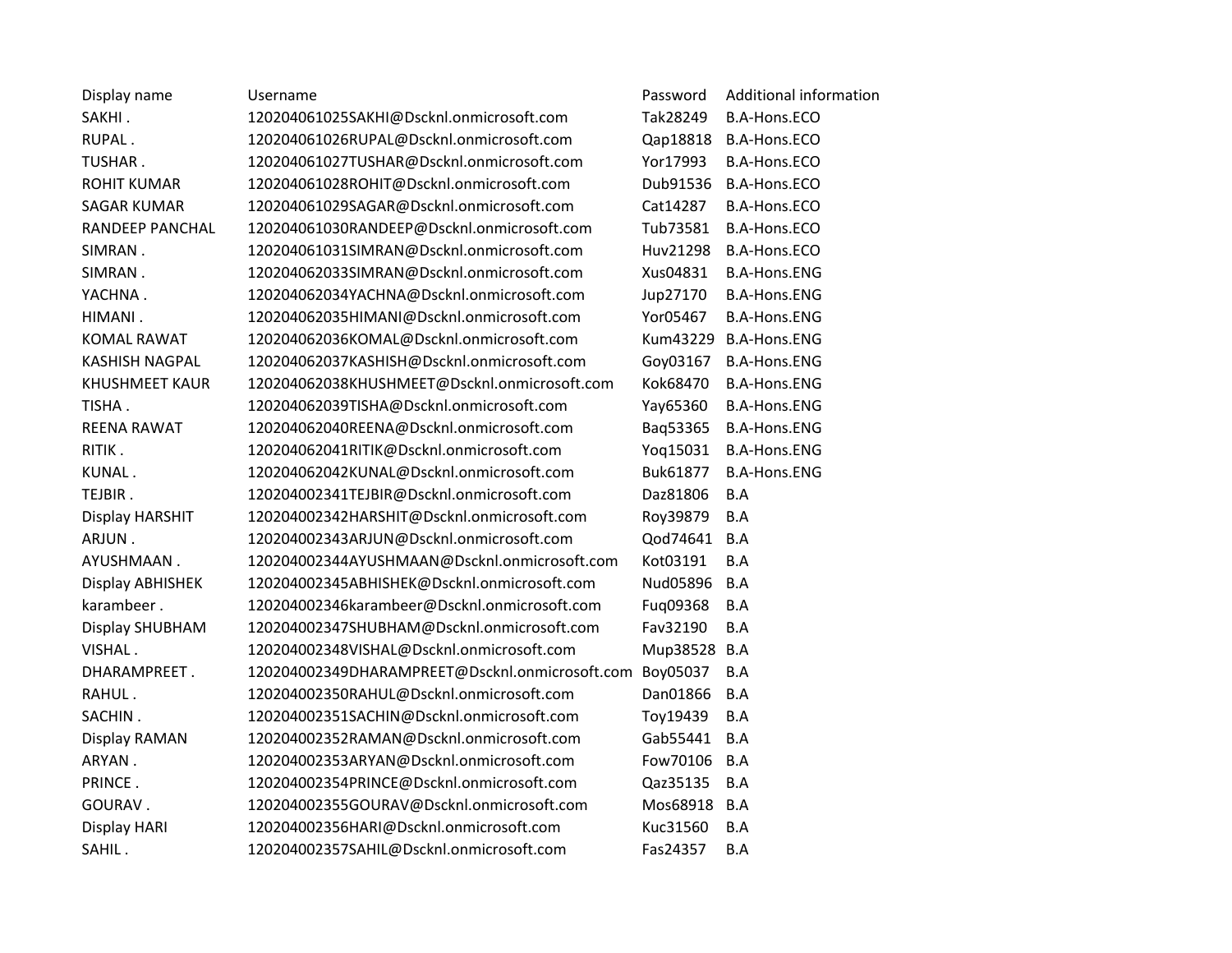| Display JATIN        | 120204002358JATIN@Dscknl.onmicrosoft.com    | Xok99857     | B.A |
|----------------------|---------------------------------------------|--------------|-----|
| Display DHEERAJ      | 120204002359DHEERAJ@Dscknl.onmicrosoft.com  | Koj01582     | B.A |
| Display KARTIK       | 120204002360KARTIK@Dscknl.onmicrosoft.com   | Qaj05233     | B.A |
| Display ARJUN        | 120204002361ARJUN@Dscknl.onmicrosoft.com    | Sax30557     | B.A |
| Display AANCHAL      | 120204002362AANCHAL@Dscknl.onmicrosoft.com  | Pot93057     | B.A |
| RAHUL.               | 120204002363RAHUL@Dscknl.onmicrosoft.com    | Loc28974     | B.A |
| Display SUMIT        | 120204002364SUMIT@Dscknl.onmicrosoft.com    | Yuw99854     | B.A |
| Display KARAN        | 120204002365KARAN@Dscknl.onmicrosoft.com    | Faf74934     | B.A |
| VISHAL.              | 120204002366VISHAL@Dscknl.onmicrosoft.com   | Soj72301     | B.A |
| DIPANSHU.            | 120204002367DIPANSHU@Dscknl.onmicrosoft.com | Por88678     | B.A |
| MANDEEP.             | 120204002368MANDEEP@Dscknl.onmicrosoft.com  | Bot94723     | B.A |
| SAWAN.               | 120204002369SAWAN@Dscknl.onmicrosoft.com    | Dul54252     | B.A |
| Display PAWAN        | 120204002370PAWAN@Dscknl.onmicrosoft.com    | Rad51899     | B.A |
| VISHAL.              | 120204002371VISHAL@Dscknl.onmicrosoft.com   | For92817     | B.A |
| UJJWAL.              | 120204002372UJJWAL@Dscknl.onmicrosoft.com   | Kum62222     | B.A |
| Display YUVRAJ       | 120204002373YUVRAJ@Dscknl.onmicrosoft.com   | Cud08814     | B.A |
| Display BHANU        | 120204002374BHANU@Dscknl.onmicrosoft.com    | Jax74613     | B.A |
| AMAN.                | 120204002375AMAN@Dscknl.onmicrosoft.com     | Vax70247     | B.A |
| ANKIT.               | 120204002376ANKIT@Dscknl.onmicrosoft.com    | Wun77811 B.A |     |
| Display MANISHA      | 120204002377MANISHA@Dscknl.onmicrosoft.com  | Cos33468     | B.A |
| ANKIT.               | 120204002378ANKIT@Dscknl.onmicrosoft.com    | Pur91499     | B.A |
| Display SANDEEP      | 120204002379SANDEEP@Dscknl.onmicrosoft.com  | Gon29732     | B.A |
| SEJAL.               | 120204002380SEJAL@Dscknl.onmicrosoft.com    | Nuk49773     | B.A |
| NIKHIL.              | 120204002382NIKHIL@Dscknl.onmicrosoft.com   | Yal40613     | B.A |
| SAJIDDIN.            | 120204002383SAJIDDIN@Dscknl.onmicrosoft.com | Jab19688     | B.A |
| Display VISHAL       | 120204002384VISHAL@Dscknl.onmicrosoft.com   | Foz13768     | B.A |
| SACHIN.              | 120204002385SACHIN@Dscknl.onmicrosoft.com   | Huc43899     | B.A |
| ANKUSH.              | 120204002386ANKUSH@Dscknl.onmicrosoft.com   | Kuj80342     | B.A |
| SAKSHI.              | 120204002387SAKSHI@Dscknl.onmicrosoft.com   | Tud74730     | B.A |
| MUNNA.               | 120204002388MUNNA@Dscknl.onmicrosoft.com    | Wud30606 B.A |     |
| <b>Display SUMIT</b> | 120204002389SUMIT@Dscknl.onmicrosoft.com    | Yab81327     | B.A |
| SHANTNU.             | 120204002390SHANTNU@Dscknl.onmicrosoft.com  | Jay99445     | B.A |
| GURNAM.              | 120204002391GURNAM@Dscknl.onmicrosoft.com   | Nop05465     | B.A |
| Display SURBHI       | 120204002392SURBHI@Dscknl.onmicrosoft.com   | Zuy41308     | B.A |
| JATIN.               | 120204002393JATIN@Dscknl.onmicrosoft.com    | Tav34890     | B.A |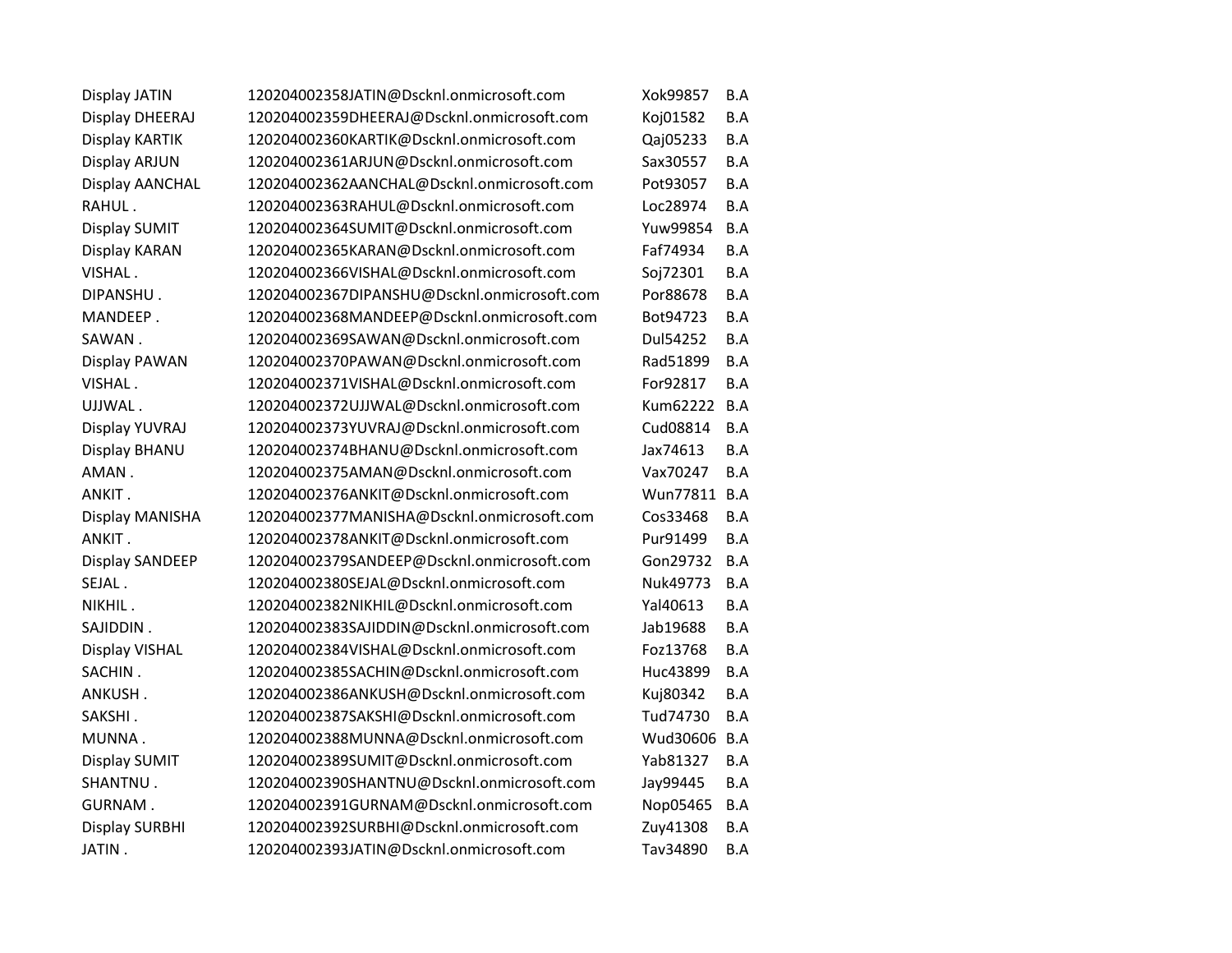| Display RAHUL          | 120204002394RAHUL@Dscknl.onmicrosoft.com     | Moj89851        | B.A                         |
|------------------------|----------------------------------------------|-----------------|-----------------------------|
| PUNEET.                | 120204002395PUNEET@Dscknl.onmicrosoft.com    | Xuk87123        | B.A                         |
| SANDHYA.               | 120204002396SANDHYA@Dscknl.onmicrosoft.com   | Yaq93326        | B.A                         |
| ROHIT.                 | 120204002397ROHIT@Dscknl.onmicrosoft.com     | Yoy64843        | B.A                         |
| KAMAL.                 | 120204002398KAMAL@Dscknl.onmicrosoft.com     | Fub48099        | B.A                         |
| RAJWANT.               | 120204002399RAJWANT@Dscknl.onmicrosoft.com   | Fuz74576        | B.A                         |
| TWINKLE.               | 120204002400TWINKLE@Dscknl.onmicrosoft.com   | Mot11216        | B.A                         |
| <b>Display SUHAIL</b>  | 120204002401SUHAIL@Dscknl.onmicrosoft.com    | Huk19934        | B.A                         |
| Display ANJALI         | 120204002402ANJALI@Dscknl.onmicrosoft.com    | Hoq09110        | B.A                         |
| NISHANT.               | 120204066032NISHANT@Dscknl.onmicrosoft.com   | Yum98648        | B.A-Hons.-POL.SCI.          |
| PRASHANT.              | 120204066033PRASHANT@Dscknl.onmicrosoft.com  | Dob10230        | B.A-Hons.-POL.SCI.          |
| RAJAT.                 | 120204066034RAJAT@Dscknl.onmicrosoft.com     | Rah89222        | B.A-Hons.-POL.SCI.          |
| SOURABH.               | 120204066035SOURABH@Dscknl.onmicrosoft.com   |                 | Qam38078 B.A-Hons.-POL.SCI. |
| Display ROHIT          | 120204066036ROHIT@Dscknl.onmicrosoft.com     | Jul00898        | B.A-Hons.-POL.SCI.          |
| Display BHOPENDER      | 120204066037BHOPENDER@Dscknl.onmicrosoft.com | Laf85715        | B.A-Hons.-POL.SCI.          |
| KAJAL.                 | 120204066038KAJAL@Dscknl.onmicrosoft.com     | Joh76212        | B.A-Hons.-POL.SCI.          |
| ARIN.                  | 120204011046ARIN@Dscknl.onmicrosoft.com      | Pox73838        | BCA-1                       |
| OJAS.                  | 120204011047OJAS@Dscknl.onmicrosoft.com      | Tat59736        | BCA-1                       |
| <b>SACHIN KALRA</b>    | 120204011048SACHIN@Dscknl.onmicrosoft.com    | Duv32466        | BCA-1                       |
| ANIKET.                | 120204011049ANIKET@Dscknl.onmicrosoft.com    | Yuh34434        | BCA-1                       |
| <b>NEHA SAINI</b>      | 120204011050NEHA@Dscknl.onmicrosoft.com      | Xar14642        | BCA-1                       |
| Santosh Kumar Sha      | 120204011051Santosh@Dscknl.onmicrosoft.com   | Waj30141        | BCA-1                       |
| MANISH.                | 120204011052MANISH@Dscknl.onmicrosoft.com    | Mop15910        | BCA-1                       |
| PRAYAG CHOPRA          | 120204076050PRAYAG@Dscknl.onmicrosoft.com    | Sol69291        | B.Com-Hons.                 |
| SAHIL NAGPAL           | 120204076051SAHIL@Dscknl.onmicrosoft.com     | Fun00622        | B.Com-Hons.                 |
| <b>KARTIK MUNDEJA</b>  | 120204076052KARTIK@Dscknl.onmicrosoft.com    | <b>Vuk52562</b> | B.Com-Hons.                 |
| SEJAL.                 | 120204076053SEJAL@Dscknl.onmicrosoft.com     | Jos97875        | B.Com-Hons.                 |
| GAURAV.                | 120204076054GAURAV@Dscknl.onmicrosoft.com    | Buc12000        | B.Com-Hons.                 |
| PARAS.                 | 120204040032PARAS@Dscknl.onmicrosoft.com     | Fog42716        | B.Com-Tax P - P             |
| <b>MANAV BATRA</b>     | 120204040033MANAV@Dscknl.onmicrosoft.com     | Hah19626        | B.Com-Tax P - P             |
| SAKSHAM.               | 120204040034SAKSHAM@Dscknl.onmicrosoft.com   | Hoj30387        | B.Com-Tax P - P             |
| <b>VINAY KUMAR</b>     | 120204040035VINAY@Dscknl.onmicrosoft.com     | Wuq90836        | B.Com-Tax P - P             |
| JYOTI.                 | 120204040036JYOTI@Dscknl.onmicrosoft.com     | Dan32612        | B.Com-Tax P - P             |
| <b>HEMANSHU SALUJA</b> | 120204040037HEMANSHU@Dscknl.onmicrosoft.com  | Fug25731        | B.Com-Tax P - P             |
| ARPIT.                 | 120204040038ARPIT@Dscknl.onmicrosoft.com     | Mak70046        | B.Com-Tax P - P             |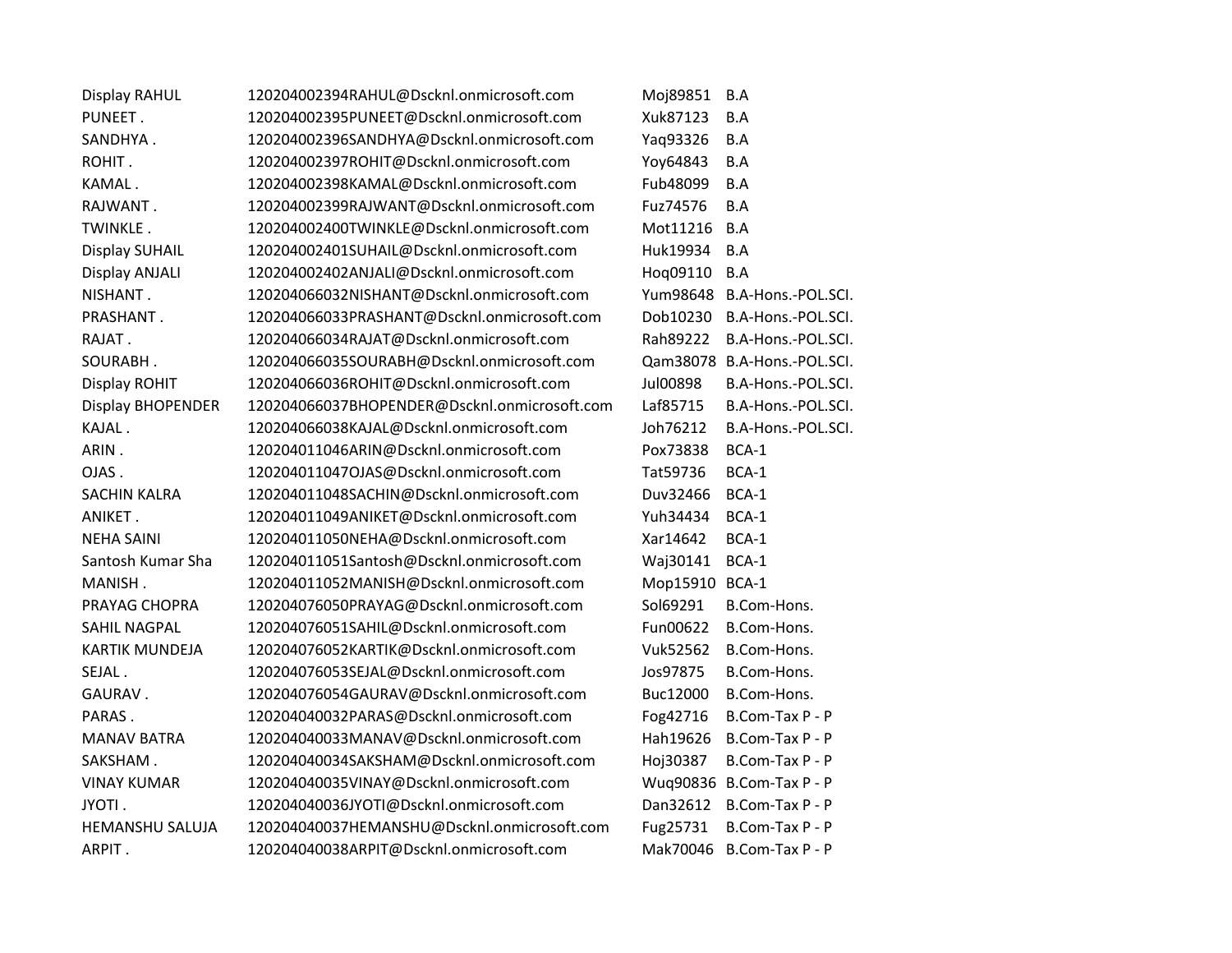| MUSKAN.                 | 120204040039MUSKAN@Dscknl.onmicrosoft.com     | Rov45886 | B.Com-Tax P - P |
|-------------------------|-----------------------------------------------|----------|-----------------|
| TANIYA.                 | 120204040040TANIYA@Dscknl.onmicrosoft.com     | Pay48250 | B.Com-Tax P - P |
| ARUNA.                  | 120204040041ARUNA@Dscknl.onmicrosoft.com      | Pod02591 | B.Com-Tax P - P |
| SHIVANSHI.              | 120204040042SHIVANSHI@Dscknl.onmicrosoft.com  | Vut72171 | B.Com-Tax P - P |
| ARSHDEEP SINGH          | 120204040043ARSHDEEP@Dscknl.onmicrosoft.com   | Kuj13060 | B.Com-Tax P - P |
| <b>PUSHPENDER SINGH</b> | 120204040044PUSHPENDER@Dscknl.onmicrosoft.com | Pog20813 | B.Com-Tax P - P |
| NEHA.                   | 120204040045NEHA@Dscknl.onmicrosoft.com       | Jon48668 | B.Com-Tax P - P |
| MUSKAN.                 | 120204040046MUSKAN@Dscknl.onmicrosoft.com     | Fok15927 | B.Com-Tax P - P |
| Deepender.              | 120204040047Deepender@Dscknl.onmicrosoft.com  | Vak20510 | B.Com-Tax P - P |
| <b>SHUBHAM NEGI</b>     | 120204040048SHUBHAM@Dscknl.onmicrosoft.com    | Dus86543 | B.Com-Tax P - P |
| PARAS NAGPAL            | 120204040049PARAS@Dscknl.onmicrosoft.com      | Qun26199 | B.Com-Tax P - P |
| <b>MADHAV SARDANA</b>   | 120204040050MADHAV@Dscknl.onmicrosoft.com     | Vux47356 | B.Com-Tax P - P |
| SANCHI KATHURIA         | 120204040051SANCHI@Dscknl.onmicrosoft.com     | Hob66023 | B.Com-Tax P - P |
| <b>MOHIT SHARMA</b>     | 120204040052MOHIT@Dscknl.onmicrosoft.com      | Waq93983 | B.Com-Tax P - P |
| RITIKA.                 | 120204040053RITIKA@Dscknl.onmicrosoft.com     | Kaz56564 | B.Com-Tax P - P |
| <b>GURPREET SINGH</b>   | 120204040054GURPREET@Dscknl.onmicrosoft.com   | Caz96007 | B.Com-Tax P - P |
| JAHNAVI.                | 120204040055JAHNAVI@Dscknl.onmicrosoft.com    | Qag55900 | B.Com-Tax P - P |
| TUSHAR.                 | 120204040056TUSHAR@Dscknl.onmicrosoft.com     | Xob60994 | B.Com-Tax P - P |
| <b>MANAN PRINJA</b>     | 120204040057MANAN@Dscknl.onmicrosoft.com      | Zok91465 | B.Com-Tax P - P |
| <b>ISHWAR SINGH</b>     | 120204040058ISHWAR@Dscknl.onmicrosoft.com     | Fow32133 | B.Com-Tax P - P |
| AASTHA.                 | 120204040059AASTHA@Dscknl.onmicrosoft.com     | Yuk21731 | B.Com-Tax P - P |
| <b>SHRAVAN RAJPAL</b>   | 120204040060SHRAVAN@Dscknl.onmicrosoft.com    | Paw24593 | B.Com-Tax P - P |
| AASHIMA.                | 120204040061AASHIMA@Dscknl.onmicrosoft.com    | Yaf90723 | B.Com-Tax P - P |
| SHARDA.                 | 120204040062SHARDA@Dscknl.onmicrosoft.com     | Tan32423 | B.Com-Tax P - P |
| <b>SAHIL GUPTA</b>      | 120204040063SAHIL@Dscknl.onmicrosoft.com      | Guh85760 | B.Com-Tax P - P |
| <b>DRISHTY BAWEJA</b>   | 120204040064DRISHTY@Dscknl.onmicrosoft.com    | Koh48413 | B.Com-Tax P - P |
| JATIN.                  | 120204040065JATIN@Dscknl.onmicrosoft.com      | Pan46680 | B.Com-Tax P - P |
| HIMANSHU.               | 120204040066HIMANSHU@Dscknl.onmicrosoft.com   | Suy77822 | B.Com-Tax P - P |
| AARTI.                  | 120204040067AARTI@Dscknl.onmicrosoft.com      | Nux06377 | B.Com-Tax P - P |
| LAVISHA.                | 120204040068LAVISHA@Dscknl.onmicrosoft.com    | Xuf69406 | B.Com-Tax P - P |
| PRIYANSHU.              | 120204040069PRIYANSHU@Dscknl.onmicrosoft.com  | Hov21953 | B.Com-Tax P - P |
| <b>AKSHAT KUMAR</b>     | 120204040070AKSHAT@Dscknl.onmicrosoft.com     | Mov73323 | B.Com-Tax P - P |
| <b>RAGHAV GUPTA</b>     | 120204040071RAGHAV@Dscknl.onmicrosoft.com     | Vut11785 | B.Com-Tax P - P |
| Display Mansaran        | 120204003145Mansaran@Dscknl.onmicrosoft.com   | Buv75479 | B.Com1          |
| Display GURINDER        | 120204003146GURINDER@Dscknl.onmicrosoft.com   | Ruz11220 | B.Com1          |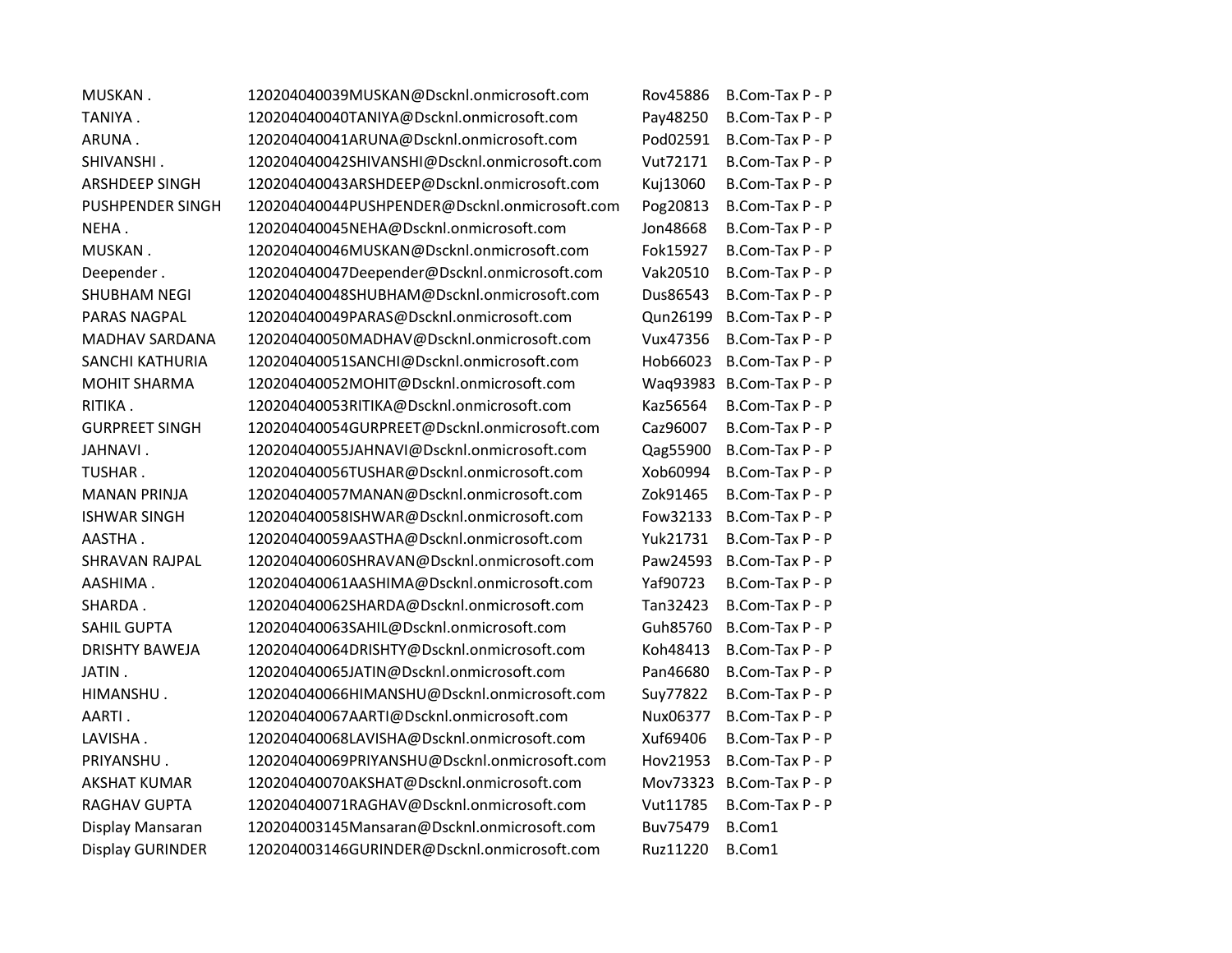| Display GOURAV          | 120204003147GOURAV@Dscknl.onmicrosoft.com                      | Qar42887        | B.Com1                |
|-------------------------|----------------------------------------------------------------|-----------------|-----------------------|
| <b>BHAVUK.</b>          | 120204003148BHAVUK@Dscknl.onmicrosoft.com                      | Hug42413        | B.Com1                |
| HARSHITA.               | 120204003149HARSHITA@Dscknl.onmicrosoft.com                    | Hoc25690        | B.Com1                |
| Display RAHUL           | 120204003150RAHUL@Dscknl.onmicrosoft.com                       | Yoy83905        | B.Com1                |
| Abhay.                  | 120204003151Abhay@Dscknl.onmicrosoft.com                       | Gan93805        | B.Com1                |
| ONAM.                   | 120204003152ONAM@Dscknl.onmicrosoft.com                        | Wuw26346 B.Com1 |                       |
| SANCHIT.                | 120204003153SANCHIT@Dscknl.onmicrosoft.com                     | Yaj80236        | B.Com1                |
| Display GUNROOP         | 120204003154GUNROOP@Dscknl.onmicrosoft.com                     | Ruh91762        | B.Com1                |
| SNEHA.                  | 120204030080SNEHA@Dscknl.onmicrosoft.com                       | Gob06387        | <b>B.SC.-Medical</b>  |
|                         | SARANDEEP SANGWAN 120204030081SARANDEEP@Dscknl.onmicrosoft.com | Gos13807        | <b>B.SC.-Medical</b>  |
| KOMAL.                  | 120204030082KOMAL@Dscknl.onmicrosoft.com                       | Tug47472        | <b>B.SC.-Medical</b>  |
| PAYAL.                  | 120204030083PAYAL@Dscknl.onmicrosoft.com                       | Huk16622        | <b>B.SC.-Medical</b>  |
| ANSHIKA BHARDWAJ        | 120204030084ANSHIKA@Dscknl.onmicrosoft.com                     | Jur43722        | <b>B.SC.-Medical</b>  |
| ISHIKA.                 | 120204030085ISHIKA@Dscknl.onmicrosoft.com                      | Pav83246        | <b>B.SC.-Medical</b>  |
| <b>CHETNA SHARMA</b>    | 120204030086CHETNA@Dscknl.onmicrosoft.com                      | Wat82333        | <b>B.SC.-Medical</b>  |
| KHUSHI.                 | 120204030087KHUSHI@Dscknl.onmicrosoft.com                      | Loz06528        | <b>B.SC.-Medical</b>  |
| <b>ADITYA RAJVANSH</b>  | 120204030089ADITYA@Dscknl.onmicrosoft.com                      | Zak34376        | <b>B.SC.-Medical</b>  |
| SHAGUN.                 | 120204030090SHAGUN@Dscknl.onmicrosoft.com                      | Dut21186        | <b>B.SC.-Medical</b>  |
| SHIVAM.                 | 120204030091SHIVAM@Dscknl.onmicrosoft.com                      | Som91645        | <b>B.SC.-Medical</b>  |
| MANNAT.                 | 120204030092MANNAT@Dscknl.onmicrosoft.com                      | Roq17793        | <b>B.SC.-Medical</b>  |
| ABHISHEK.               | 120204030093ABHISHEK@Dscknl.onmicrosoft.com                    | Wuv34735        | <b>B.SC.-Medical</b>  |
| <b>VARSHA DEVI</b>      | 120204030094VARSHA@Dscknl.onmicrosoft.com                      | Pop51166        | <b>B.SC.-Medical</b>  |
| ANAMIKA.                | 120204030095ANAMIKA@Dscknl.onmicrosoft.com                     | Duj97900        | <b>B.SC.-Medical</b>  |
| SIMRAN.                 | 120204030096SIMRAN@Dscknl.onmicrosoft.com                      | Jas63273        | <b>B.SC.-Medical</b>  |
| <b>SUKHWINDER SINGH</b> | 120204030097SUKHWINDER@Dscknl.onmicrosoft.com                  | Suh53148        | <b>B.SC.-Medical</b>  |
| <b>ABHINAV GARG</b>     | 120204030098ABHINAV@Dscknl.onmicrosoft.com                     | Zaj76272        | <b>B.SC.-Medical</b>  |
| ABHISHEK.               | 120204015127ABHISHEK@Dscknl.onmicrosoft.com                    | Rap94932        | B.Sc.Non-Med          |
| ADARSH.                 | 120204015128ADARSH@Dscknl.onmicrosoft.com                      |                 | Wum41452 B.Sc.Non-Med |
| <b>SAHIL KUMAR</b>      | 120204015129SAHIL@Dscknl.onmicrosoft.com                       |                 | Mup41303 B.Sc.Non-Med |
| <b>BHUSHAN.</b>         | 120204015130BHUSHAN@Dscknl.onmicrosoft.com                     | Cul20680        | <b>B.Sc.Non-Med</b>   |
| MANSHI.                 | 120204015131MANSHI@Dscknl.onmicrosoft.com                      | Soc95120        | <b>B.Sc.Non-Med</b>   |
| YOGESH BHORIA           | 120204015132YOGESH@Dscknl.onmicrosoft.com                      | Voh22658        | B.Sc.Non-Med          |
| ANIKET.                 | 120204015133ANIKET@Dscknl.onmicrosoft.com                      | Qur33062        | B.Sc.Non-Med          |
| <b>JASBIR SINGH</b>     | 120204015135JASBIR@Dscknl.onmicrosoft.com                      | Tur78571        | <b>B.Sc.Non-Med</b>   |
| <b>GAURAV KUMAR</b>     | 120204015136GAURAV@Dscknl.onmicrosoft.com                      | Fuv79279        | B.Sc.Non-Med          |